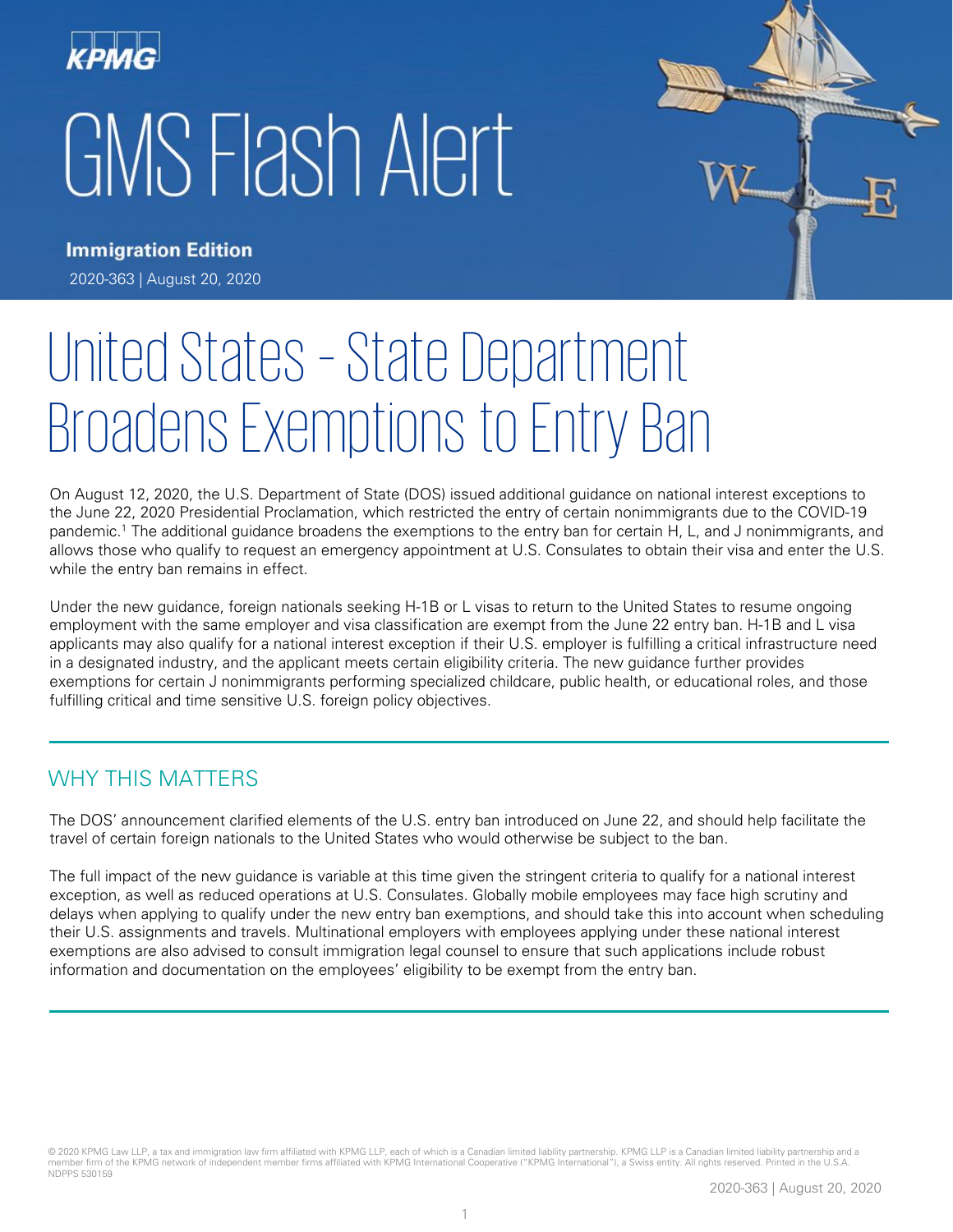# **Background**

On June 22, 2020, President Trump issued a proclamation temporarily suspending entry to the United States for certain H, L, and J nonimmigrants, as well as their dependents, with limited exceptions.<sup>2</sup> In his proclamation, President Trump indicated that the entry ban was drafted in response to the COVID-19 pandemic, and aimed at protecting U.S. workers while the country recovers economically.

The DOS issued directives on exemptions to the entry ban on June 29, 2020 and July 16, 2020. The entry ban is scheduled to be in effect until December 31, 2020, with possibility of extensions beyond this date should the Administration deem it necessary. For prior coverage, see *GMS Flash Alerts* [2020-294](https://home.kpmg/xx/en/home/insights/2020/06/flash-alert-2020-294.html) (June 23, 2020), [2020-301](https://home.kpmg/xx/en/home/insights/2020/07/flash-alert-2020-301.html) (July 7, 2020), and [2020-326](https://home.kpmg/xx/en/home/insights/2020/07/flash-alert-2020-326.html) (July 22, 2020).

# **National Interest Exceptions Guidance**

On August 12, 2020, the DOS provided further guidance on the national interest exceptions to the June 22 entry ban, allowing a broader class of H, L, and J nonimmigrants to obtain a visa and enter the United States while the entry ban remains in effect. The new DOS guidance provides that the following classes of nonimmigrants may qualify for a national interest exception to the June 22 entry ban:

*NOTE: For purposes of the new guidance, the DOS has defined critical infrastructure sectors to include chemical, communications, dams, defense industrial base, emergency services, energy, financial services, food and agriculture, government facilities, healthcare and public health, information technology, nuclear reactors, transportation, and water systems.*

- **H-1B Visa Applicants** may be exempt from the entry ban if:
	- They are seeking an H-1B visa to resume ongoing employment in the United States in the same position with the same employer and visa classification; *OR*
	- o They are traveling to fulfill a substantial public health benefit, in support of a critical U.S. foreign policy objective, or at the request of the U.S. government; *OR*
	- o They satisfy two of the following criteria:
		- The U.S. employer has a continued need for the H-1B applicant's services, and possesses a labor condition application (LCA) approved by the Department of Labor for the applicant. This criterion is not satisfied if the applicant is currently performing or is able to perform the essential functions of the position from outside of the United States.
		- The U.S. employer falls within a critical infrastructure sector, and the applicant's role within the company will provide significant and unique contributions to the employer.
		- The wage rate paid to the H-1B applicant meaningfully exceeds the prevailing wage rate by at least 15 percent.
		- The H-1B applicant's education, training, and/or experience demonstrate unusual expertise in the specialty occupation in which the applicant will be employed.
		- Denial of the H-1B visa under the entry ban will cause financial hardship to the U.S. employer.
- L-1A Visa Applicants may be exempt from the entry ban if:
	- o They are seeking an L-1A visa to resume ongoing employment in the United States in the same position with the same employer and visa classification; *OR*
	- o They are traveling to fulfill a substantial public health benefit, in support of a critical U.S. foreign policy objective, or at the request of the U.S. government; *OR*

<sup>© 2020</sup> KPMG Law LLP, a tax and immigration law firm affiliated with KPMG LLP, each of which is a Canadian limited liability partnership. KPMG LLP is a Canadian limited liability partnership and a member firm of the KPMG network of independent member firms affiliated with KPMG International Cooperative ("KPMG International"), a Swiss entity. All rights reserved. Printed in the U.S.A. NDPPS 530159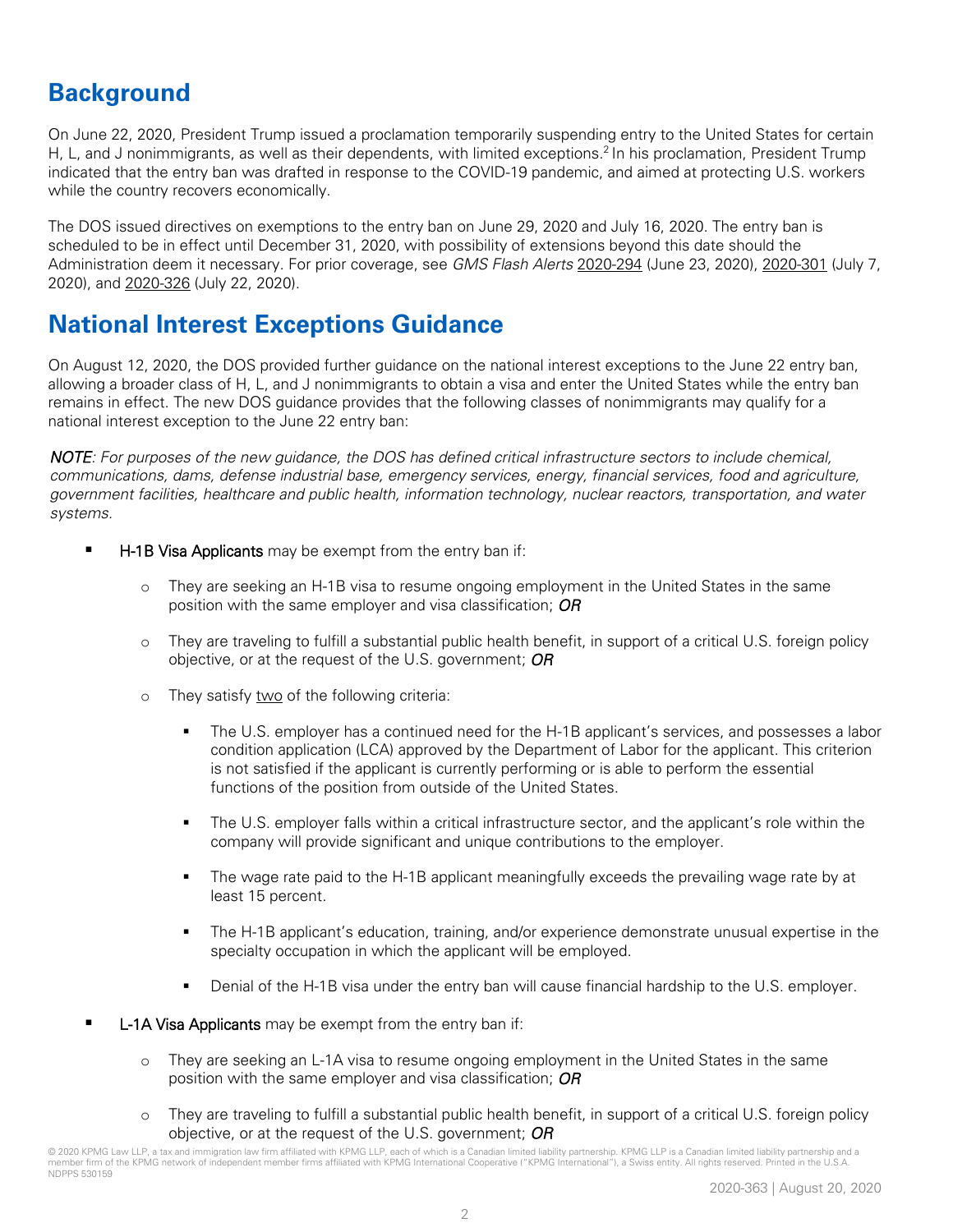- o They are travelling to fulfill critical business needs of a U.S. employer within a critical infrastructure sector. To qualify under this criterion, applicants must satisfy at least two of the following:
	- The applicant will be a senior-level executive or manager.
	- **•** The applicant has spent multiple years with the company overseas, indicating a substantial knowledge and expertise within the organization that can only be replicated by another employee following extensive training and significant cost incurred by the U.S. employer.
	- The applicant will fill a critical business need for a company meeting a critical infrastructure need in the United States.

NOTE: L-1A applicants seeking to establish a new office in the U.S. must meet at least two of the above-criteria AND the new office will need to employ five or more U.S. workers.

- **L-1B Visa Applicants** may be exempt from the entry ban if:
	- o They are seeking an L-1B visa to resume ongoing employment in the United States in the same position with the same employer and visa classification; *OR*
	- o They are traveling to fulfill a substantial public health benefit, in support of a critical U.S. foreign policy objective, or at the request of the U.S. government; *OR*
	- o They are travelling as a technical expert or specialist meeting a critical infrastructure need in the United States. To qualify under this criterion, applicants must satisfy all three of the following indicators:
		- **•** The applicant's job duties and specialized knowledge demonstrate that he/she will provide significant and unique contributions to the U.S. employer.
		- The applicant's specialized knowledge is specifically related to a critical infrastructure need.
		- **•** The applicant has spent multiple years with the company overseas, indicating a substantial knowledge and expertise within the organization that can only be replicated by another employee following extensive training and significant cost incurred by the U.S. employer.
- **J-1 Visa Applicants** may be exempt from the entry ban if:
	- o They are an au pair possessing special skills and travelling to provide care for a minor U.S. citizen, lawful permanent resident (LPR), or nonimmigrant in lawful status with particular needs (e.g., medical, special education, or sign language); *OR*
	- o They are an au pair, whose travel into the U.S. would prevent a U.S. citizen, LPR, or other nonimmigrant in lawful status from becoming a public health charge, or ward of the state of a medical or other public funded institution; *OR*
	- o They are seeking a J-1 visa to care for a child whose parents are involved with the provision of medical care to individuals who have contracted COVID-19 or medical research at U.S. facilities to help combat COVID-19; *OR*
	- o They are travelling to participate in an exchange program conducted pursuant to an agreement between a foreign government and a U.S. government entity, where the agreement was in effect before June 24, 2020 and designed to promote U.S. national interests; *OR*
	- o They are seeking entry into the U.S. as J-1 interns or trainees hosted by a U.S. government agency, and their exchange program supports the immediate and continued economic recovery of the United States. Applicants must have a program number beginning with "G-3" on their Form DS-2019 to qualify under this criterion; *OR*

<sup>© 2020</sup> KPMG Law LLP, a tax and immigration law firm affiliated with KPMG LLP, each of which is a Canadian limited liability partnership. KPMG LLP is a Canadian limited liability partnership and a member firm of the KPMG network of independent member firms affiliated with KPMG International Cooperative ("KPMG International"), a Swiss entity. All rights reserved. Printed in the U.S.A. NDPPS 530159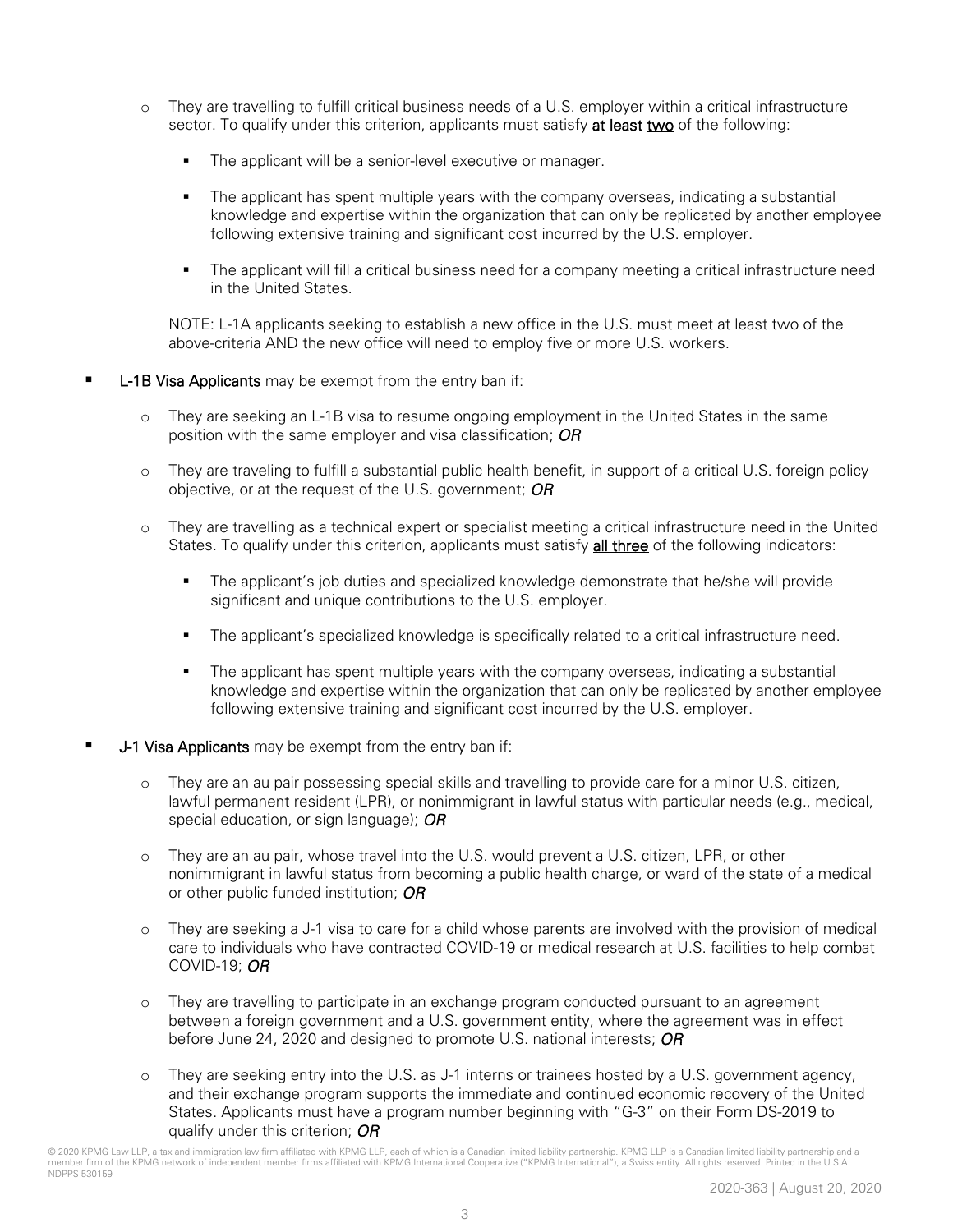- o They are seeking a J-1 visa to enter the U.S. as specialized teachers in accredited educational institutions. Applicants must have a program number beginning with "G-5" on their Form DS-2019 to qualify under this criterion; *OR*
- o They are travelling to the U.S. to participate in a J-1 exchange program that fulfills critical and time sensitive U.S. foreign policy objectives.
- Spouses of H, L, and J Visa Applicants are exempt from the entry ban if the principal H, L, or J beneficiary qualifies under a national interest exception.

The above exceptions are in addition to all previously announced public health, national security, and other exemptions that were already in place under the ban.

### **Process to Request Exemption**

As part of the new guidance, the DOS clarified that applicants who believe they qualify for a national interest exception may request an emergency appointment at a U.S. Embassy or Consulate location, providing specific details on their eligibility for an exception. Applicants must first be approved for an emergency appointment request, and a final determination regarding visa eligibility will be made at the time of visa interview.

## KPMG NOTE

## **No Further Guidance Yet on Other Entry Ban Exemptions**

While the proclamation introducing the existing nonimmigrant entry ban included certain exemptions for humanitarian travel, public health response, and national security, the DOS has not issued further guidance on how foreign nationals may qualify under these exemptions.

#### **Considerations for Employers and Travelers**

Given the overall fluidity of the circumstances, it continues to be prudent for all nonimmigrants and their dependents to remain in the U.S. and avoid international travel, where possible. This will help ensure that nonimmigrant visa holders and their dependents avoid the risk of being unable to return to the U.S. should any further restrictions on entry be imposed by the Trump Administration unexpectedly.

#### **Monitoring the Situation**

KPMG Law LLP in Canada office is tracking this matter closely. We will endeavor to keep readers of GMS Flash Alert posted on any important developments as and when they occur.

## FOOTNOTES:

- 1 To review the Department of State's August 13, 2020 additional guidance on national interest exemptions to the existing nonimmigrant entry ban, [click here](https://travel.state.gov/content/travel/en/News/visas-news/exceptions-to-p-p-10014-10052-suspending-entry-of-immigrants-non-immigrants-presenting-risk-to-us-labor-market-during-economic-recovery.html). See also, American Immigration Lawyers Association (AILA), "Frequently Asked Questions (FAQs) Regarding the June 22, 2020, Presidential Proclamation 10052, Suspending Entry of Immigrants and Nonimmigrants Who Present Risk to the U.S. Labor Market During the Economic Recovery Following the Coronavirus Outbreak and the June 29, 2020, Amendment to the Proclamation 10052" (AILA Doc. No. 20072138, August 12, 2020.
- 2 For information on the June 22, 2020 Presidential Proclamation restricting entry of certain nonimmigrants to the United States, see GMS Flash Alert: [2020-294](https://home.kpmg/xx/en/home/insights/2020/06/flash-alert-2020-294.html) (June 23, 2020). For information on previously issued guidance on exemptions to the June 22, 2020 entry ban, see GMS Flash Alerts [2020-301](https://home.kpmg/xx/en/home/insights/2020/07/flash-alert-2020-301.html) (July 7, 2020) and [2020-326](https://home.kpmg/xx/en/home/insights/2020/07/flash-alert-2020-326.html) (July 22, 2020).

\* \* \* \*

© 2020 KPMG Law LLP, a tax and immigration law firm affiliated with KPMG LLP, each of which is a Canadian limited liability partnership. KPMG LLP is a Canadian limited liability partnership and a member firm of the KPMG network of independent member firms affiliated with KPMG International Cooperative ("KPMG International"), a Swiss entity. All rights reserved. Printed in the U.S.A. NDPPS 530159